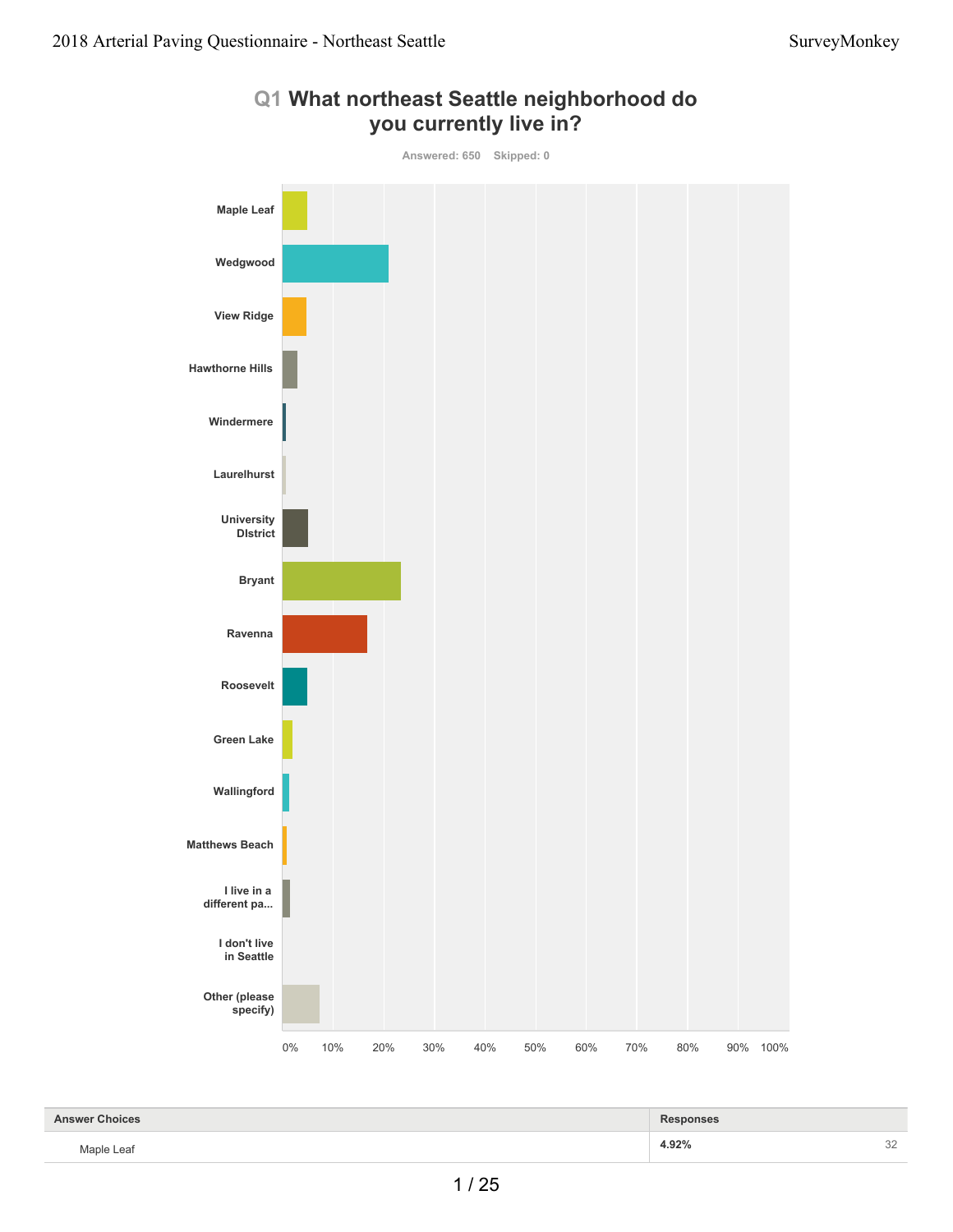#### 2018 Arterial Paving Questionnaire - Northeast Seattle SurveyMonkey SurveyMonkey

| Wedgwood                              | 21.08% | 137            |
|---------------------------------------|--------|----------------|
| View Ridge                            | 4.77%  | 31             |
| Hawthorne Hills                       | 3.08%  | 20             |
| Windermere                            | 0.77%  | 5              |
| Laurelhurst                           | 0.77%  | 5              |
| University DIstrict                   | 5.23%  | 34             |
| Bryant                                | 23.54% | 153            |
| Ravenna                               | 16.92% | 110            |
| Roosevelt                             | 4.92%  | 32             |
| Green Lake                            | 2.00%  | 13             |
| Wallingford                           | 1.54%  | 10             |
| Matthews Beach                        | 1.08%  | $\overline{7}$ |
| I live in a different part of Seattle | 1.69%  | 11             |
| I don't live in Seattle               | 0.15%  | $\mathbf{1}$   |
| Other (please specify)                | 7.54%  | 49             |
| <b>Total</b>                          |        | 650            |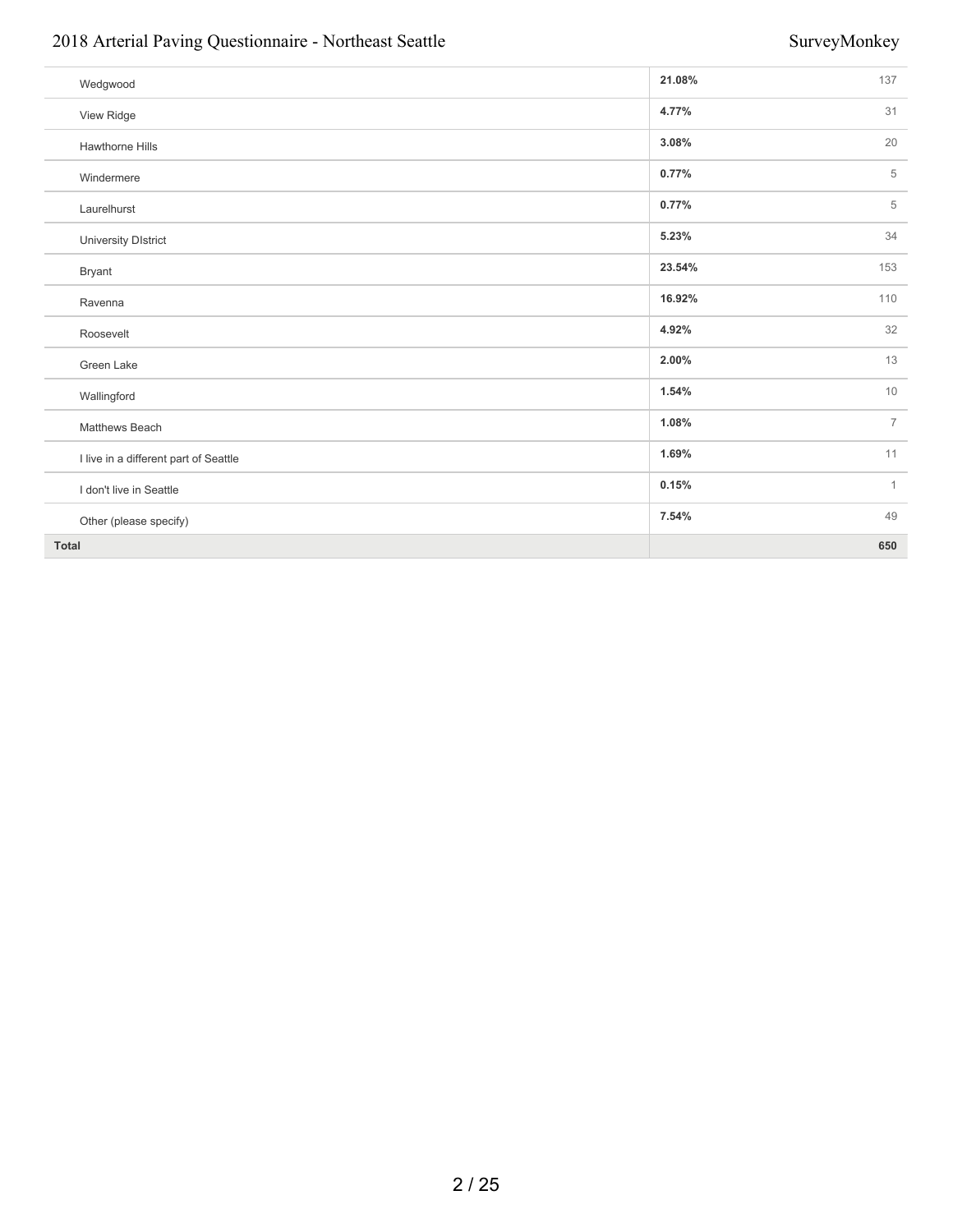

### **Q2 What is your home ZIP code?**

| <b>Answer Choices</b>  | <b>Responses</b>        |
|------------------------|-------------------------|
| 98125                  | 31<br>4.81%             |
| 98115                  | 415<br>64.34%           |
| 98105                  | 156<br>24.19%           |
| 98133                  | 0.16%<br>$\overline{1}$ |
| 98103                  | 22<br>3.41%             |
| Other (please specify) | 20<br>3.10%             |
| Total                  | 645                     |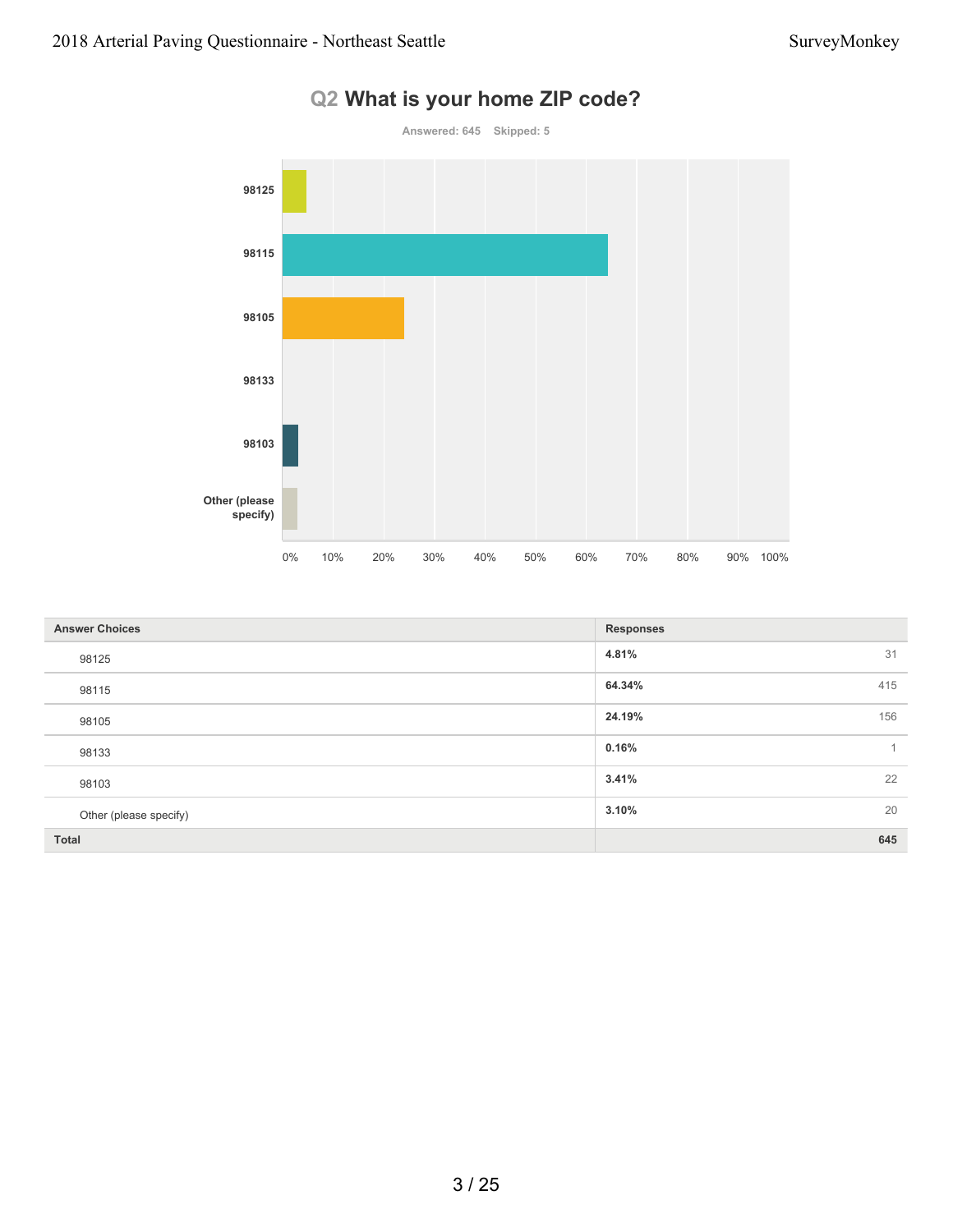#### **Q3 At the Seattle Department of Transportation (SDOT), we have 5 core values. We're focused on creating a safe, interconnected, vibrant, affordable, and innovative city for all.Please rate our 5 core values based on how important they are to you:**

**Answered: 643 Skipped: 7**

![](_page_3_Figure_4.jpeg)

|                    | Not at all<br>important | <b>Slightly important</b> | <b>Moderately important</b> | Very<br>important | <b>Extremely</b><br>important | Total | Weighted<br>Average |
|--------------------|-------------------------|---------------------------|-----------------------------|-------------------|-------------------------------|-------|---------------------|
| A safe city        | 0.31%                   | 0.94%                     | 5.46%                       | 26.68%            | 66.61%                        |       |                     |
|                    | $\overline{2}$          | 6                         | 35                          | 171               | 427                           | 641   | 4.58                |
| An interconnected  | 1.56%                   | 2.96%                     | 14.04%                      | 46.65%            | 34.79%                        |       |                     |
| city               | 10                      | 19                        | 90                          | 299               | 223                           | 641   | 4.10                |
| A vibrant city     | 4.10%                   | 10.41%                    | 32.97%                      | 35.96%            | 16.56%                        |       |                     |
|                    | 26                      | 66                        | 209                         | 228               | 105                           | 634   | 3.50                |
| An affordable city | 2.50%                   | 6.10%                     | 25.67%                      | 35.05%            | 30.67%                        |       |                     |
|                    | 16                      | 39                        | 164                         | 224               | 196                           | 639   | 3.85                |
| An innovative city | 7.19%                   | 13.91%                    | 37.19%                      | 28.75%            | 12.97%                        |       |                     |
|                    | 46                      | 89                        | 238                         | 184               | 83                            | 640   | 3.26                |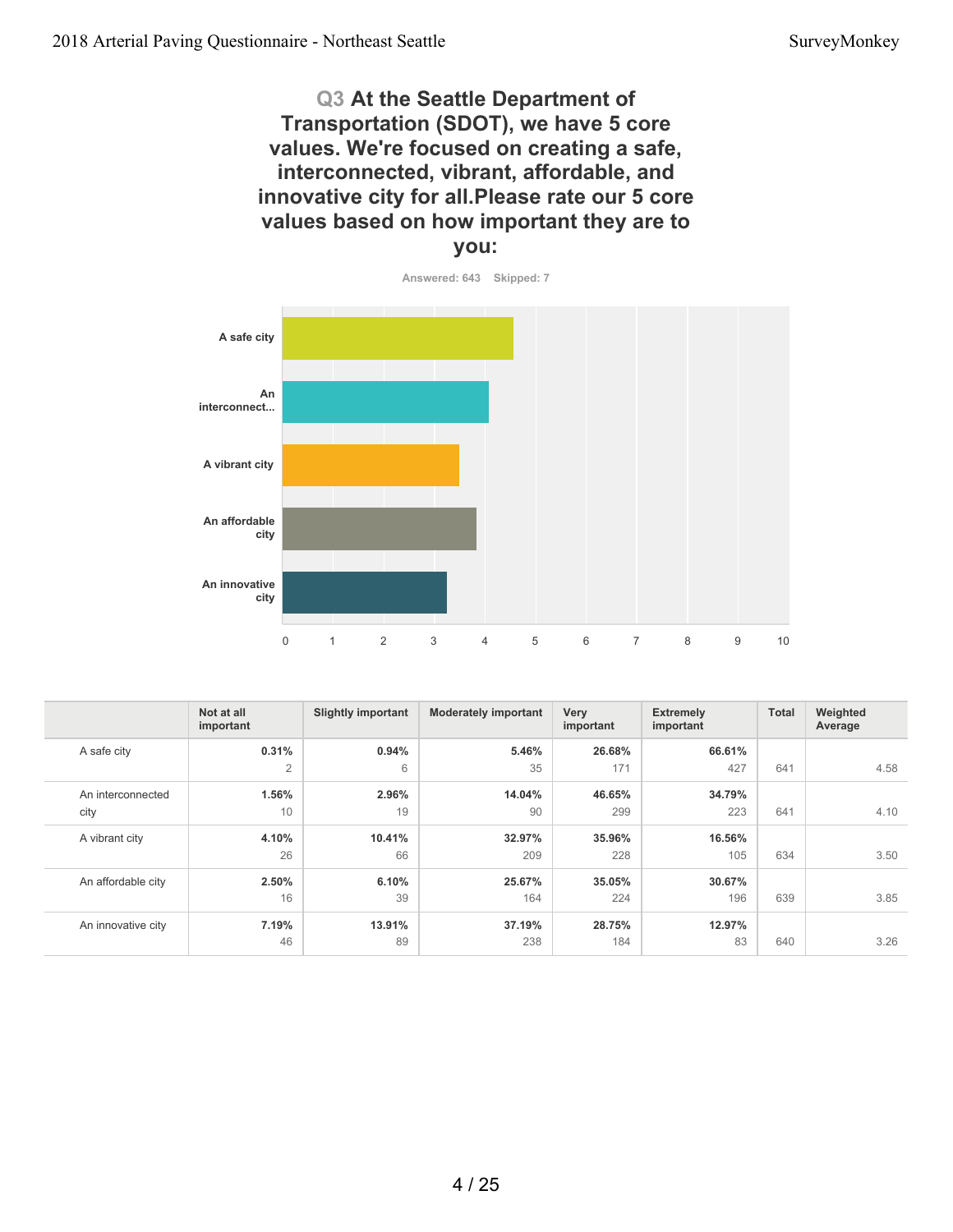![](_page_4_Figure_2.jpeg)

| <b>Answer Choices</b>                               | <b>Responses</b> |             |
|-----------------------------------------------------|------------------|-------------|
| Walk (or use mobility device like a wheelchair)     | 86.88%           | 563         |
| Bike                                                | 36.73%           | 238         |
| Bus, trolley, or train                              | 45.68%           | 296         |
| Personal car, truck, or van                         | 88.12%           | 571         |
| Taxi                                                | 1.08%            | $7^{\circ}$ |
| Transportation network companies (Uber, Lyft, etc.) | 10.65%           | 69          |
| Carsharing (Car2Go, Zipcar, etc.)                   | 2.93%            | 19          |
| <b>Total Respondents: 648</b>                       |                  |             |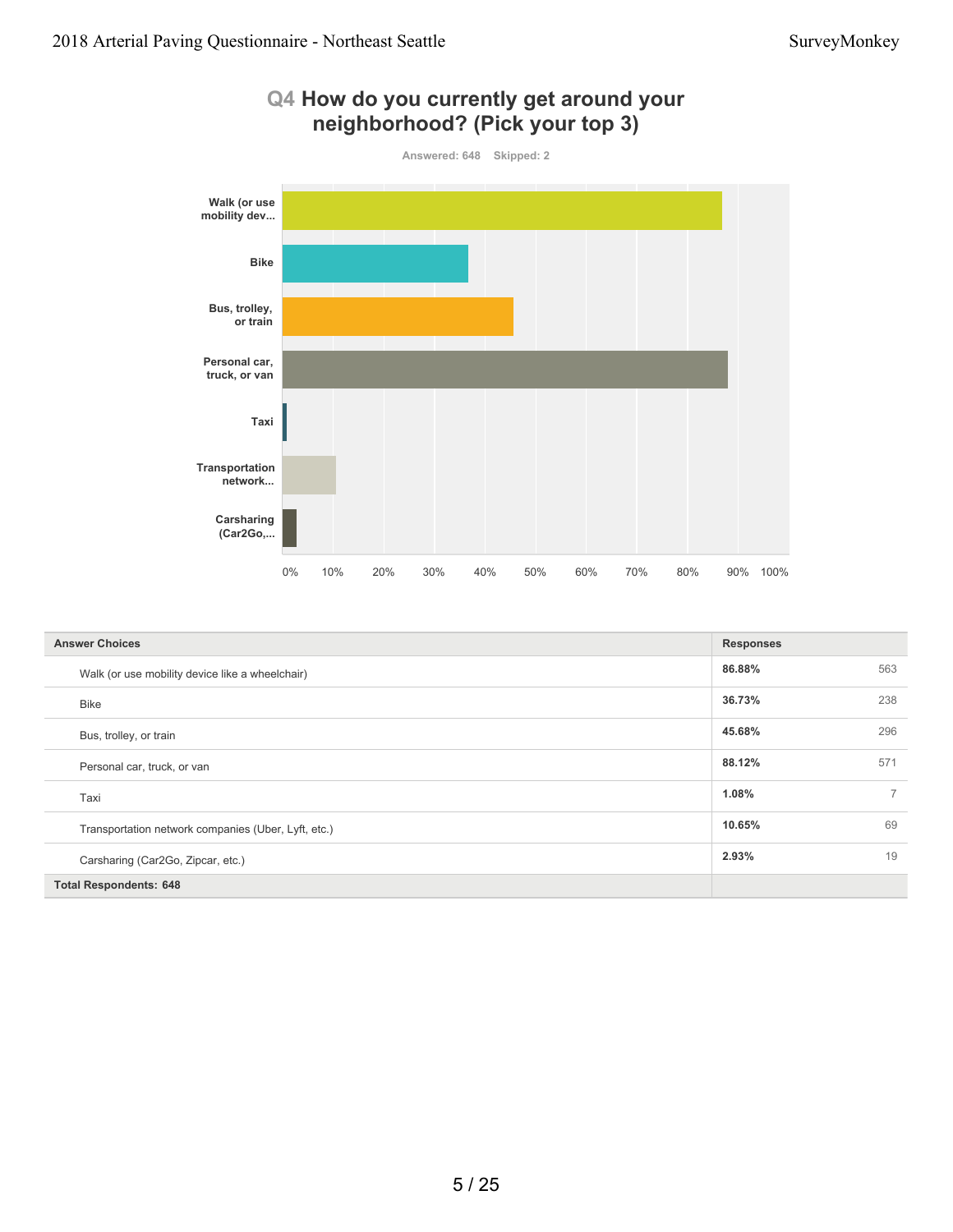![](_page_5_Figure_2.jpeg)

| <b>Answer Choices</b>                               | <b>Responses</b> |             |
|-----------------------------------------------------|------------------|-------------|
| Walk (or use mobility device like a wheelchair)     | 87.46%           | 565         |
| <b>Bike</b>                                         | 47.83%           | 309         |
| Bus, trolley, or train                              | 61.92%           | 400         |
| Personal car, truck, or van                         | 59.91%           | 387         |
| Taxi                                                | $0.00\%$         | $\mathbf 0$ |
| Transportation network companies (Uber, Lyft, etc.) | 6.35%            | 41          |
| Carsharing (Car2Go, Zipcar, etc.)                   | 3.41%            | 22          |
| <b>Total Respondents: 646</b>                       |                  |             |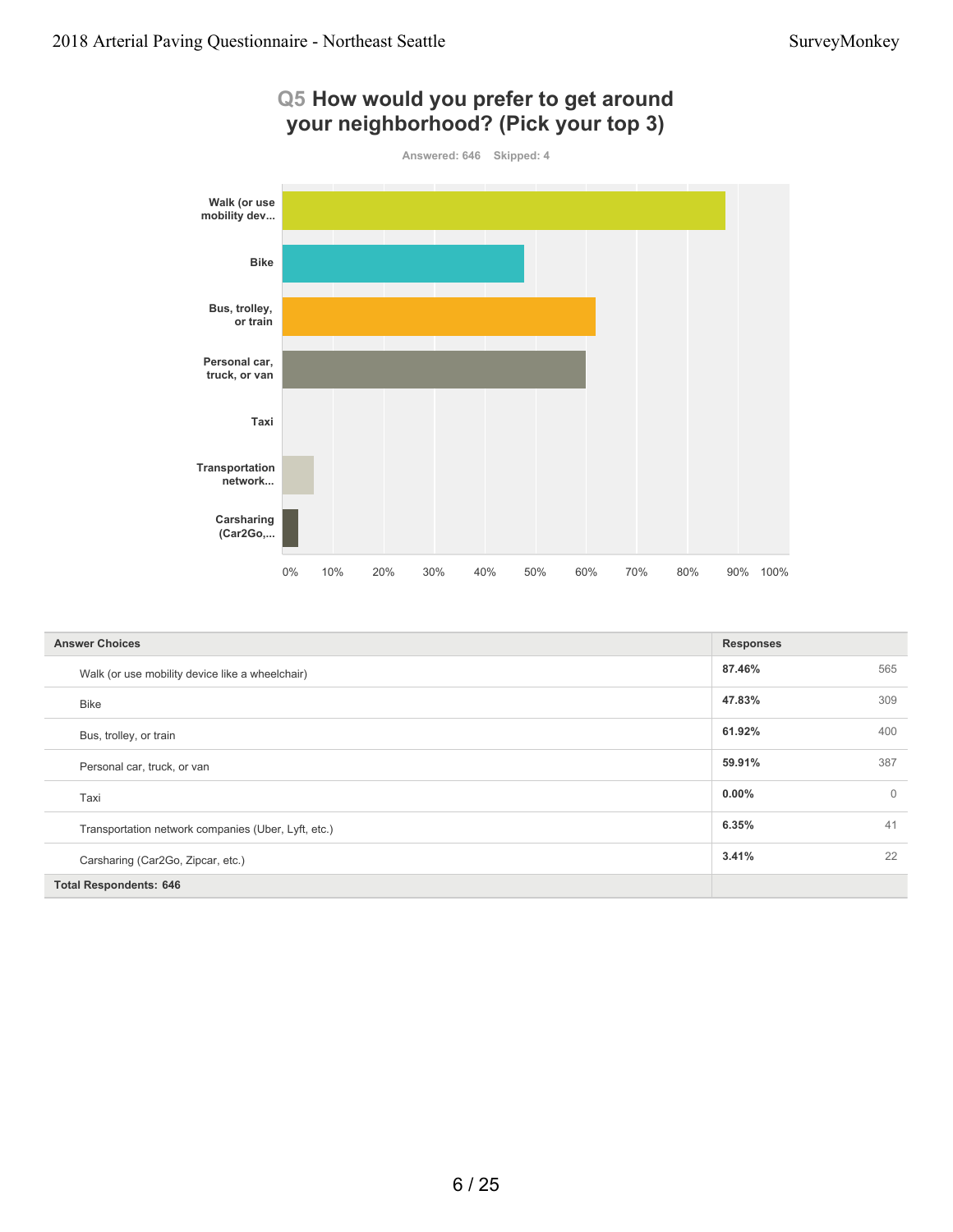![](_page_6_Figure_2.jpeg)

| <b>Answer Choices</b>              | <b>Responses</b> |
|------------------------------------|------------------|
| Very satisfied                     | 11.13%<br>72     |
| Somewhat satisfied                 | 38.49%<br>249    |
| Neither satisfied nor dissatisfied | 16.23%<br>105    |
| Somewhat dissatisfied              | 23.49%<br>152    |
| Very dissatisfied                  | 69<br>10.66%     |
| <b>Total</b>                       | 647              |

#### 7 / 25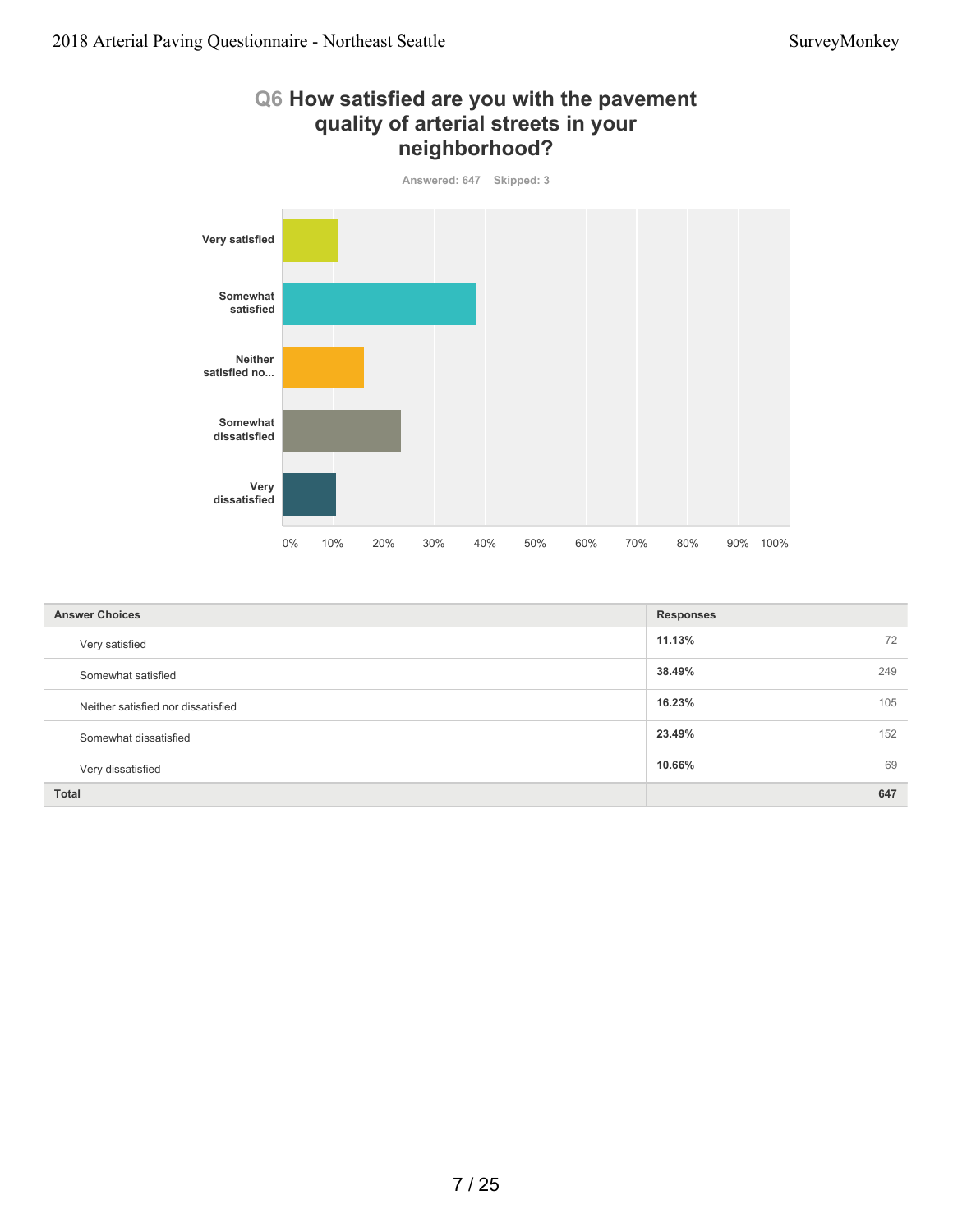#### **Q7 How satisfied are you with the overall walking environment in your neighborhood, including sidewalks, shoulders, and curb ramps?**

**Answered: 647 Skipped: 3**

![](_page_7_Figure_4.jpeg)

| <b>Answer Choices</b>              | <b>Responses</b> |
|------------------------------------|------------------|
| Very satisfied                     | 18.24%<br>118    |
| Somewhat satisfied                 | 192<br>29.68%    |
| Neither satisfied nor dissatisfied | 9.27%<br>60      |
| Somewhat dissatisfied              | 25.35%<br>164    |
| Very dissatisfied                  | 113<br>17.47%    |
| <b>Total</b>                       | 647              |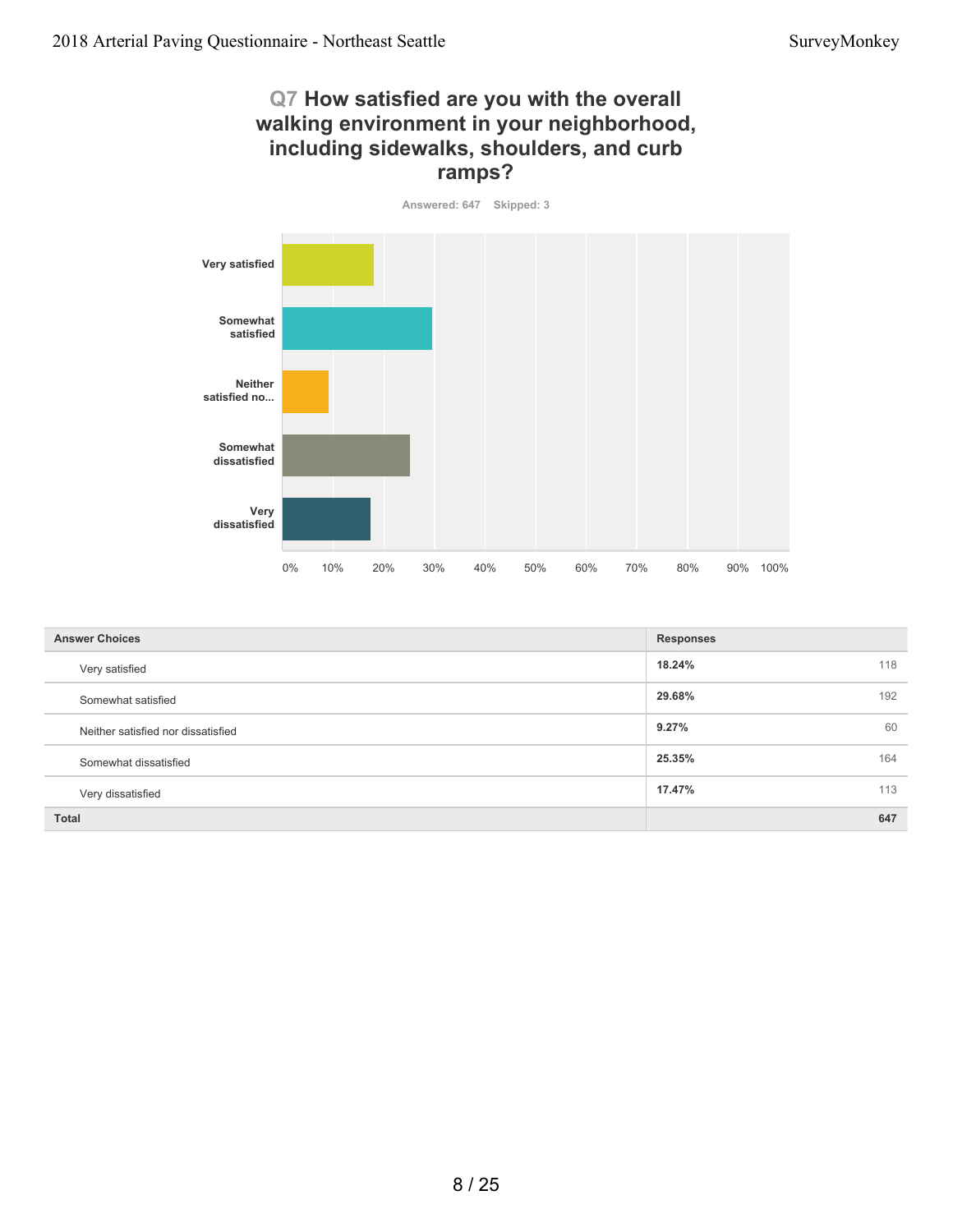#### **Q8 How satisfied are you with the overall biking environment in your neighborhood, including bike lanes, neighborhood greenways, and shared streets?**

**Answered: 637 Skipped: 13**

![](_page_8_Figure_4.jpeg)

| <b>Answer Choices</b>              | <b>Responses</b> |
|------------------------------------|------------------|
| Very satisfied                     | 16.48%<br>105    |
| Somewhat satisfied                 | 24.18%<br>154    |
| Neither satisfied nor dissatisfied | 24.49%<br>156    |
| Somewhat dissatisfied              | 22.45%<br>143    |
| Very dissatisfied                  | 79<br>12.40%     |
| <b>Total</b>                       | 637              |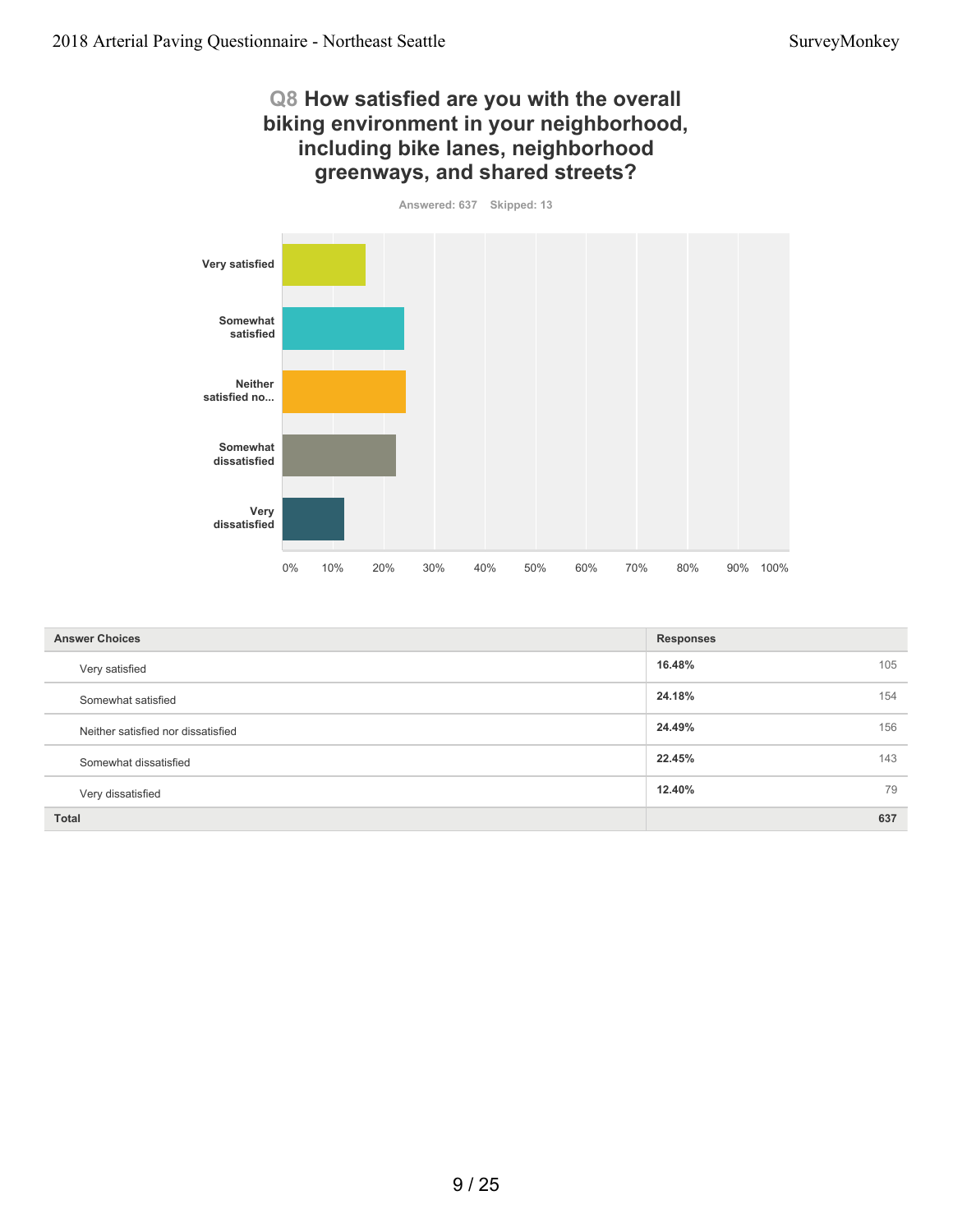![](_page_9_Figure_2.jpeg)

#### **12.58%** 81 **32.92%** 212 **17.39%** 112 **26.40%** 170 **10.71%** 69 **Total 644 Answer Choices Responses** Very satisfied Somewhat satisfied Neither satisfied nor dissatisfied Somewhat dissatisfied Very dissatisfied

# **Q9 How satisfied are you with the overall**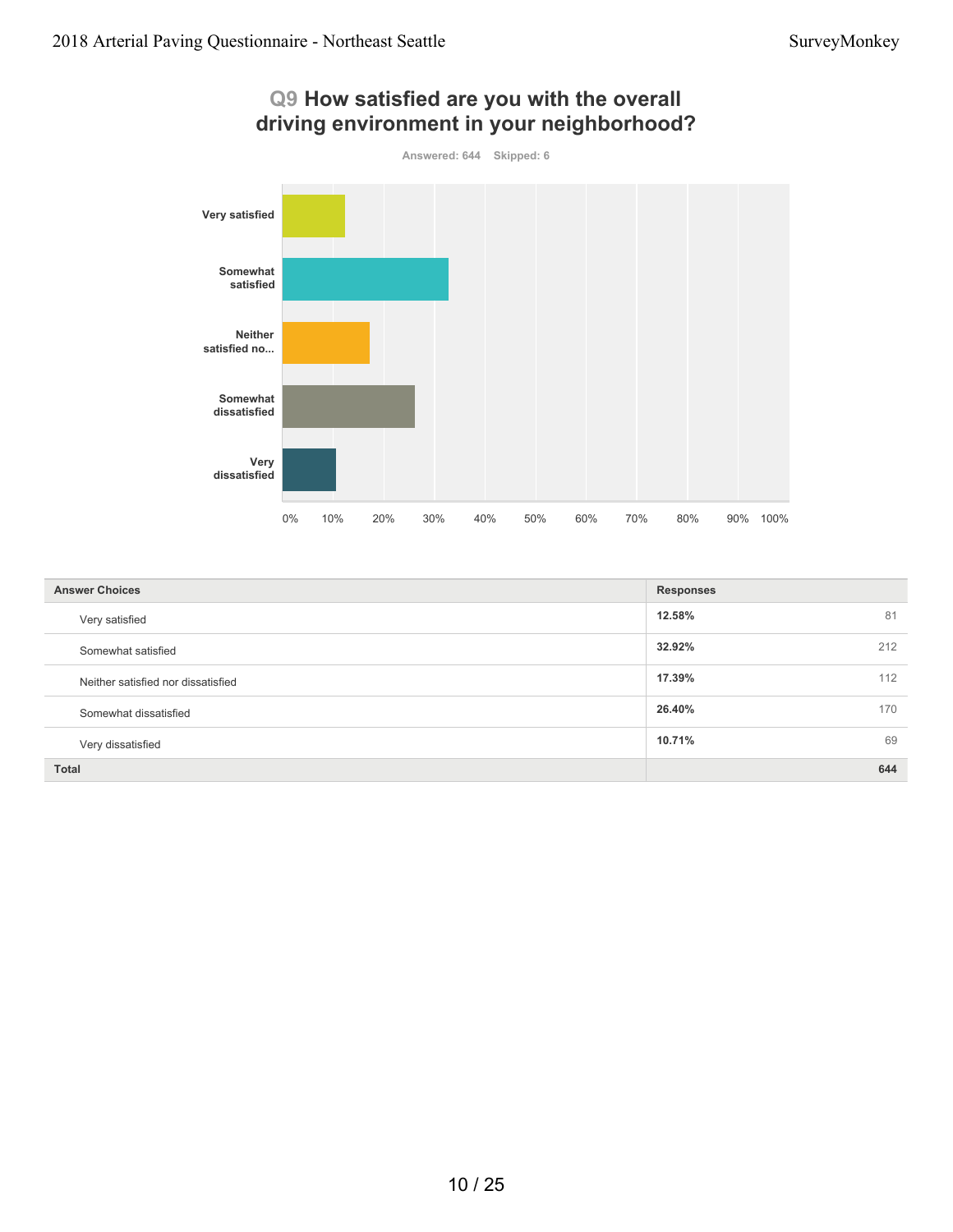#### **Q10 How satisfied are you with available parking at destinations on arterials in your neighborhood?**

![](_page_10_Figure_3.jpeg)

| <b>Answer Choices</b>              | <b>Responses</b> |    |
|------------------------------------|------------------|----|
| Very satisfied                     | 21.81%<br>140    |    |
| Somewhat satisfied                 | 165<br>25.70%    |    |
| Neither satisfied nor dissatisfied | 139<br>21.65%    |    |
| Somewhat dissatisfied              | 119<br>18.54%    |    |
| Very dissatisfied                  | 12.31%           | 79 |
| <b>Total</b>                       | 642              |    |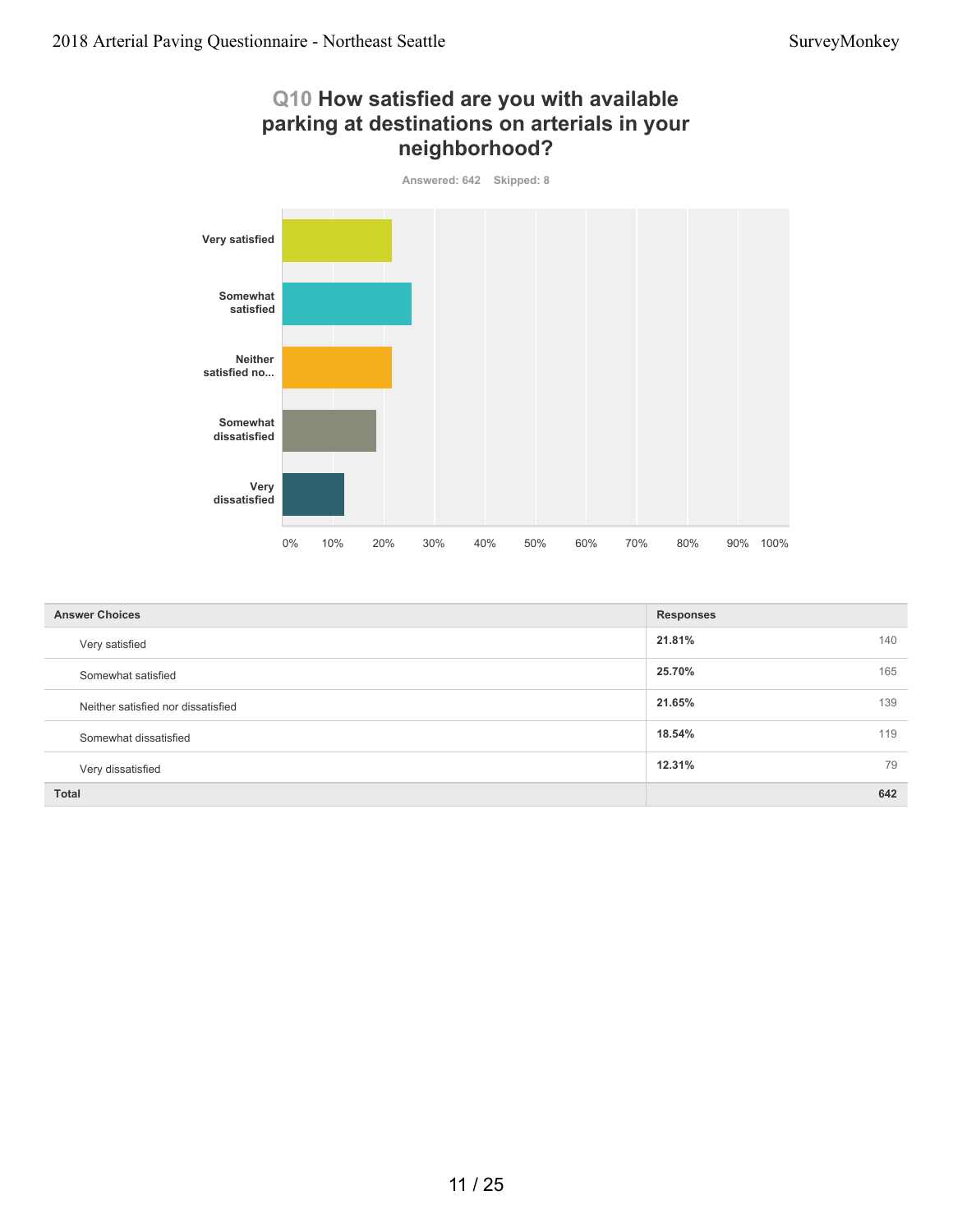#### **Q11 How far do you usually have to park from destinations on arterials in your neighborhood?**

![](_page_11_Figure_3.jpeg)

| <b>Answer Choices</b>                | <b>Responses</b> |     |
|--------------------------------------|------------------|-----|
| Within 1 block of my destination     | 42.55%           | 274 |
| 1 or 2 blocks from my destination    | 34.94%           | 225 |
| 3 or more blocks from my destination | 9.16%            | 59  |
| I don't know                         | 4.35%            | 28  |
| Not applicable                       | 9.01%            | 58  |
| <b>Total</b>                         |                  | 644 |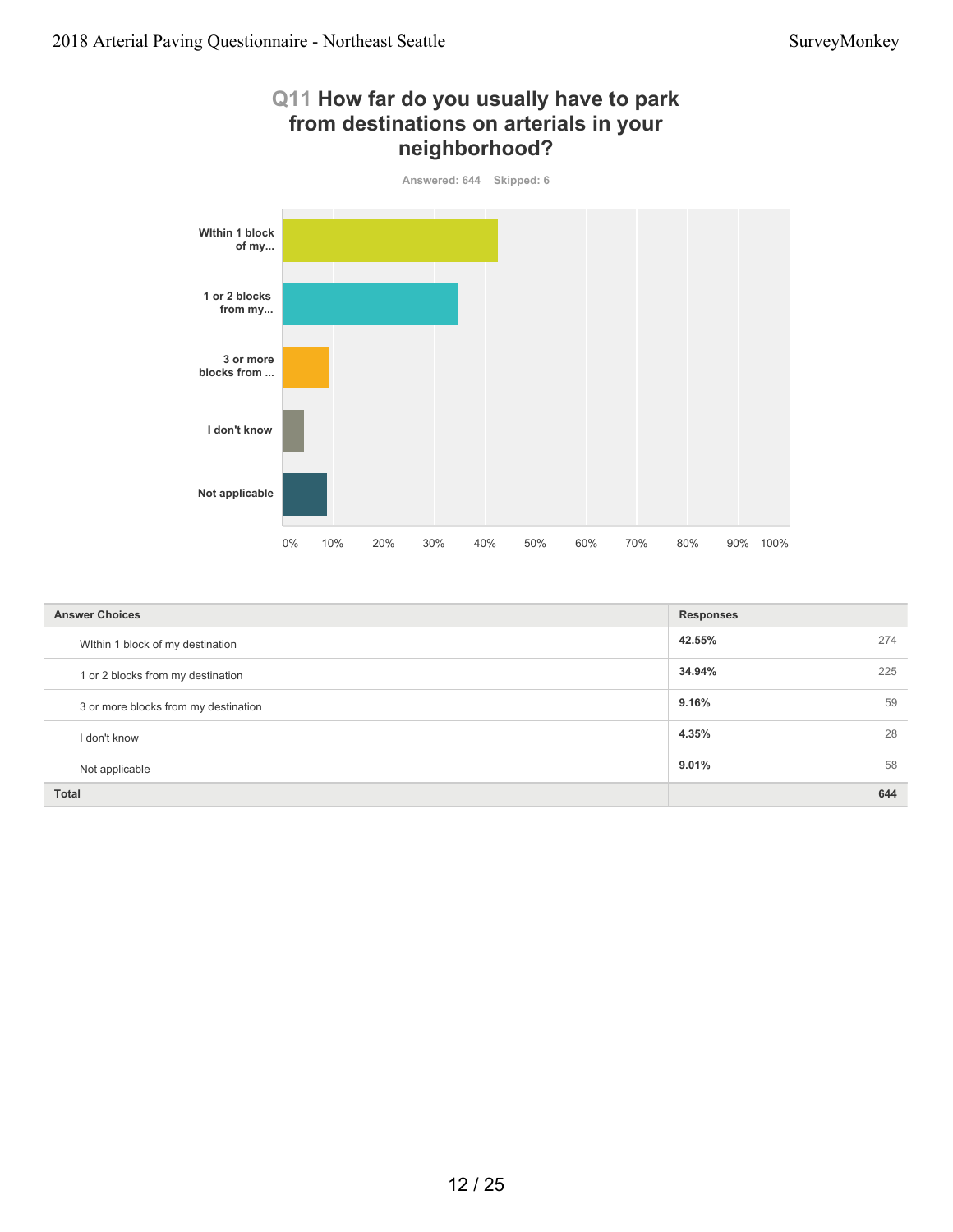#### **Q12 How safe do you feel when driving, walking, biking, or in transit on arterial streets in your neighborhood?**

![](_page_12_Figure_3.jpeg)

| <b>Answer Choices</b>   | <b>Responses</b> |
|-------------------------|------------------|
| Very safe               | 119<br>18.51%    |
| Somewhat safe           | 260<br>40.44%    |
| Neither safe nor unsafe | 83<br>12.91%     |
| Somewhat unsafe         | 143<br>22.24%    |
| Very unsafe             | 38<br>5.91%      |
| Total                   | 643              |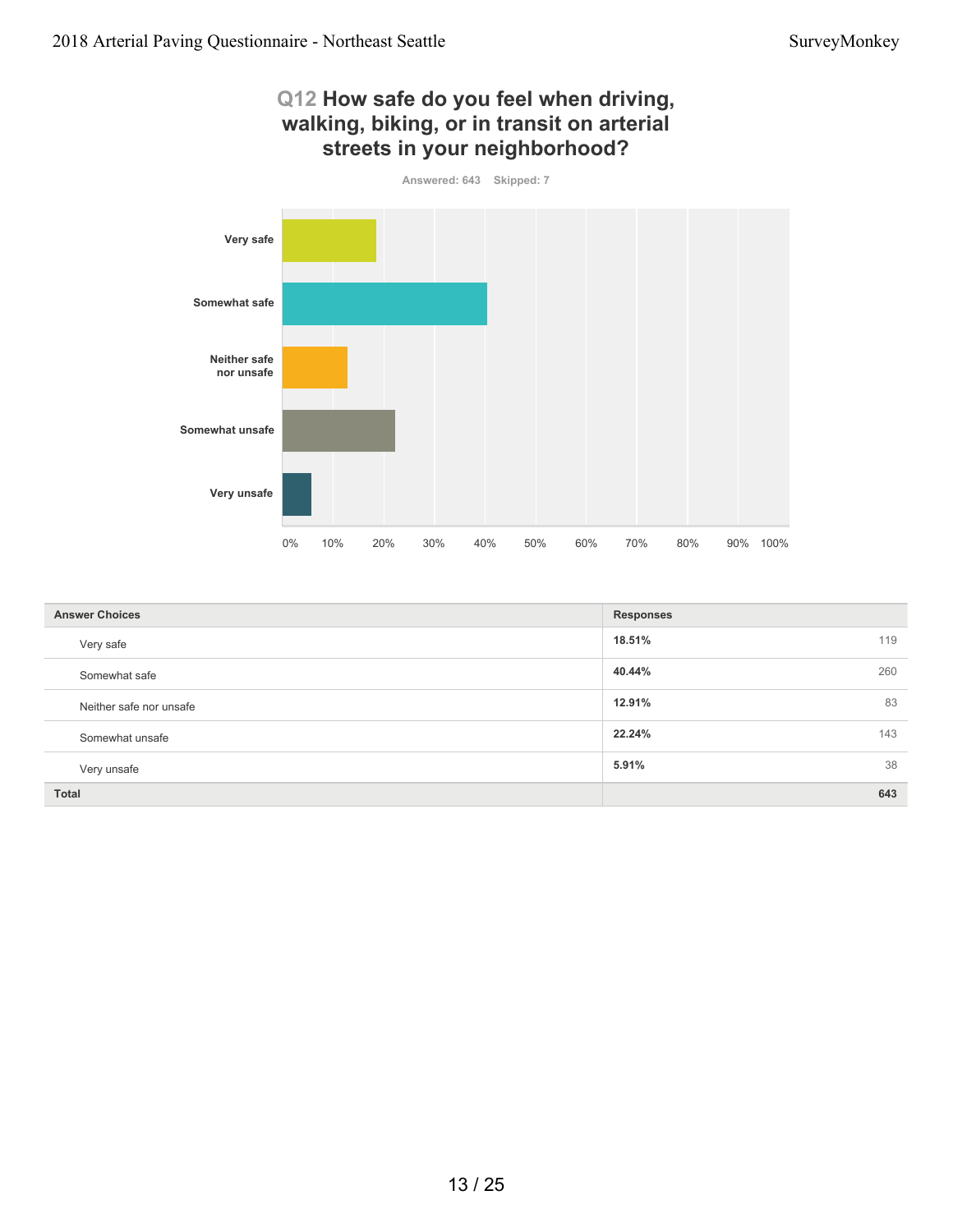#### **Q13 How safe do you feel crossing arterial streets while driving, walking, biking, or in transit in your neighborhood?**

![](_page_13_Figure_3.jpeg)

| <b>Answer Choices</b>   | <b>Responses</b> |
|-------------------------|------------------|
| Very safe               | 10.39%<br>67     |
| Somewhat safe           | 212<br>32.87%    |
| Neither safe nor unsafe | 10.39%<br>67     |
| Somewhat unsafe         | 202<br>31.32%    |
| Very unsafe             | 97<br>15.04%     |
| <b>Total</b>            | 645              |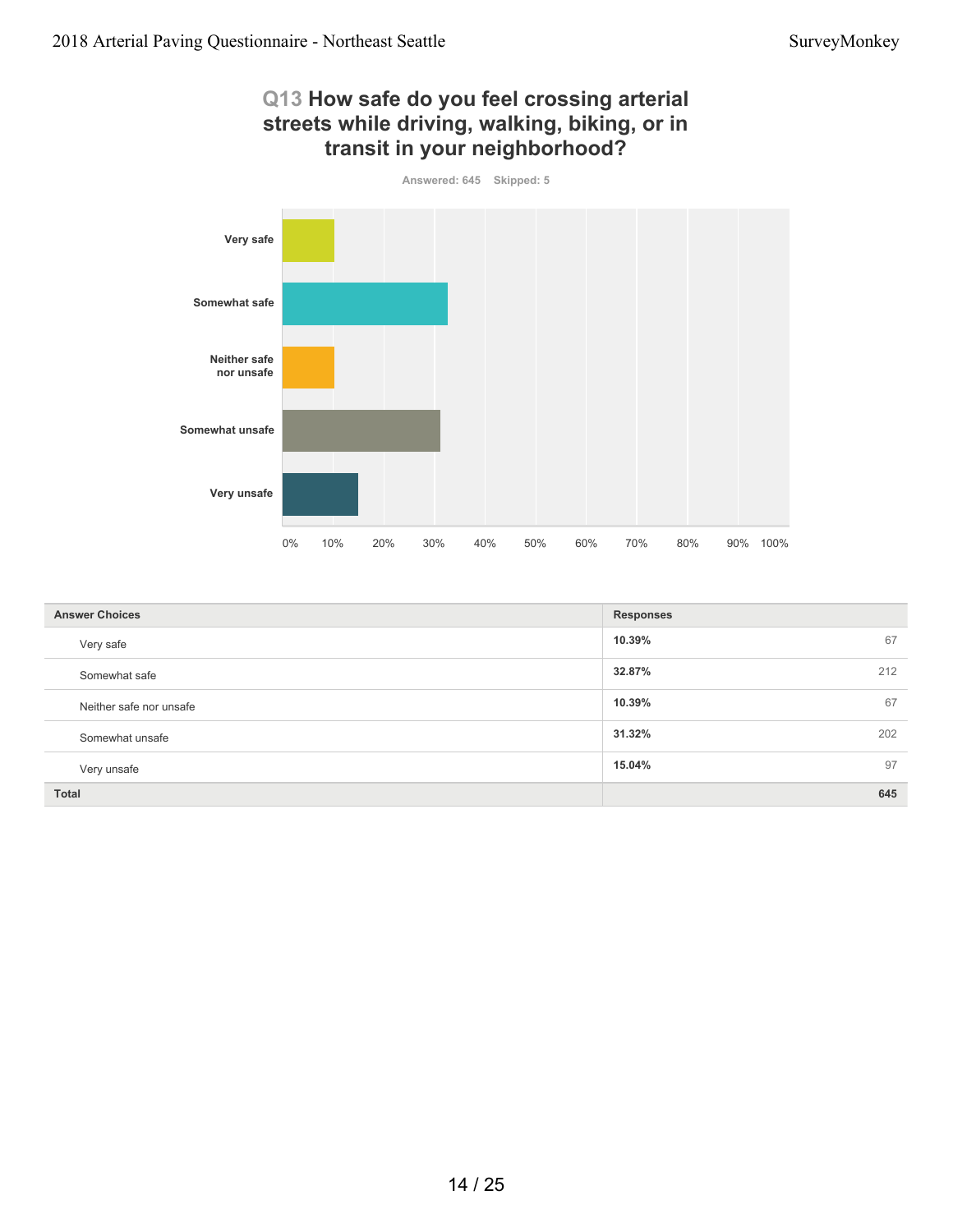#### **Q14 Have you or someone you know ever been involved in a crash or collision on an arterial street in your neighborhood, whether while driving, walking, biking, or in transit?**

![](_page_14_Figure_3.jpeg)

| <b>Answer Choices</b> | <b>Responses</b> |     |
|-----------------------|------------------|-----|
| Yes                   | 43.28%           | 277 |
| No                    | 46.41%           | 297 |
| Maybe                 | 4.06%            | 26  |
| Don't know            | 6.25%            | 40  |
| Total                 |                  | 640 |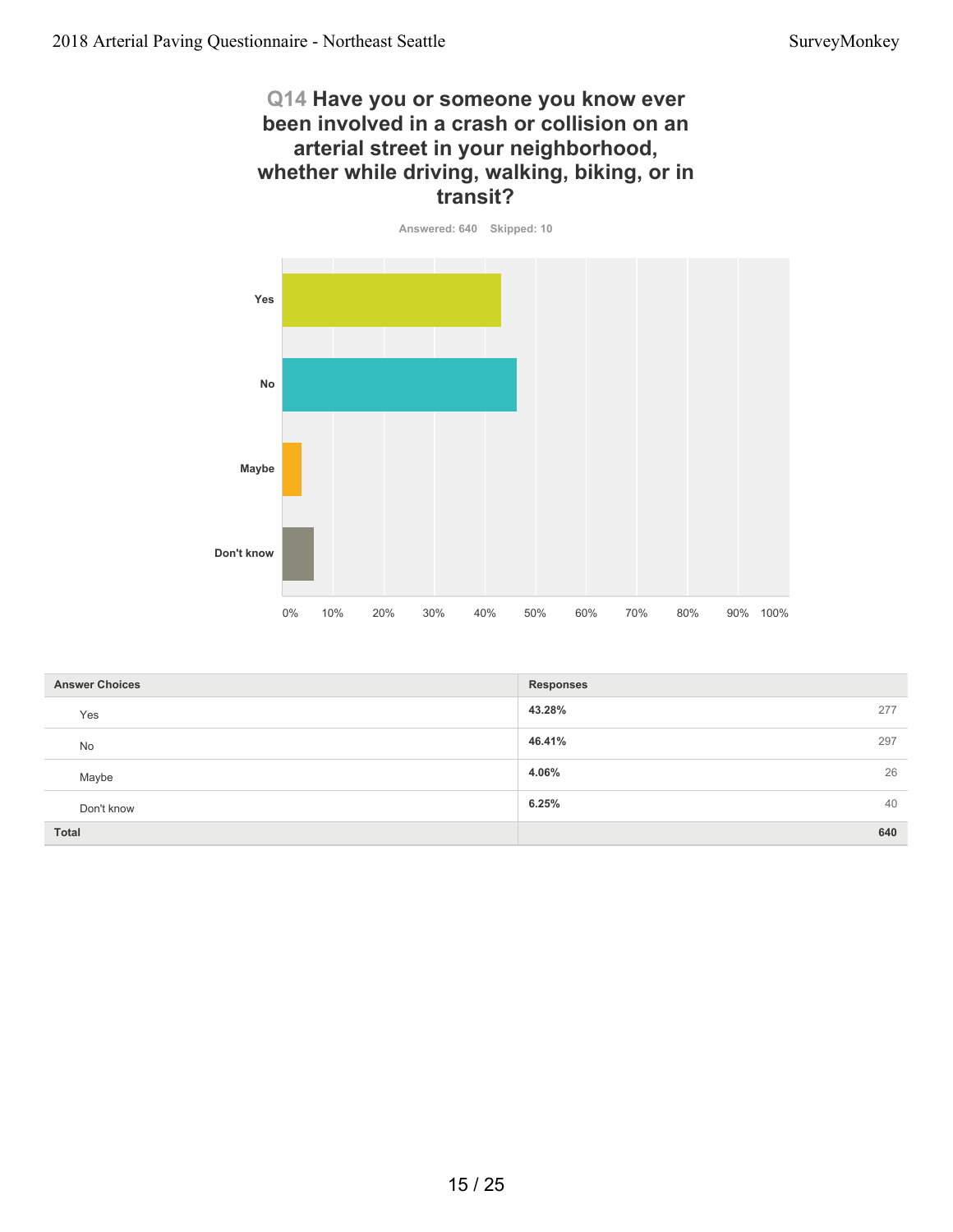![](_page_15_Figure_2.jpeg)

## **Q18 What is your age?**

| <b>Answer Choices</b>  | <b>Responses</b> |
|------------------------|------------------|
| 19 or younger          | 1.01%<br>6       |
| $20 - 24$              | $9$<br>1.51%     |
| 25-34                  | 75<br>12.58%     |
| 35-44                  | 163<br>27.35%    |
| 45-54                  | 146<br>24.50%    |
| 55-64                  | 91<br>15.27%     |
| 65 or older            | 76<br>12.75%     |
| I would rather not say | 30<br>5.03%      |
| Total                  | 596              |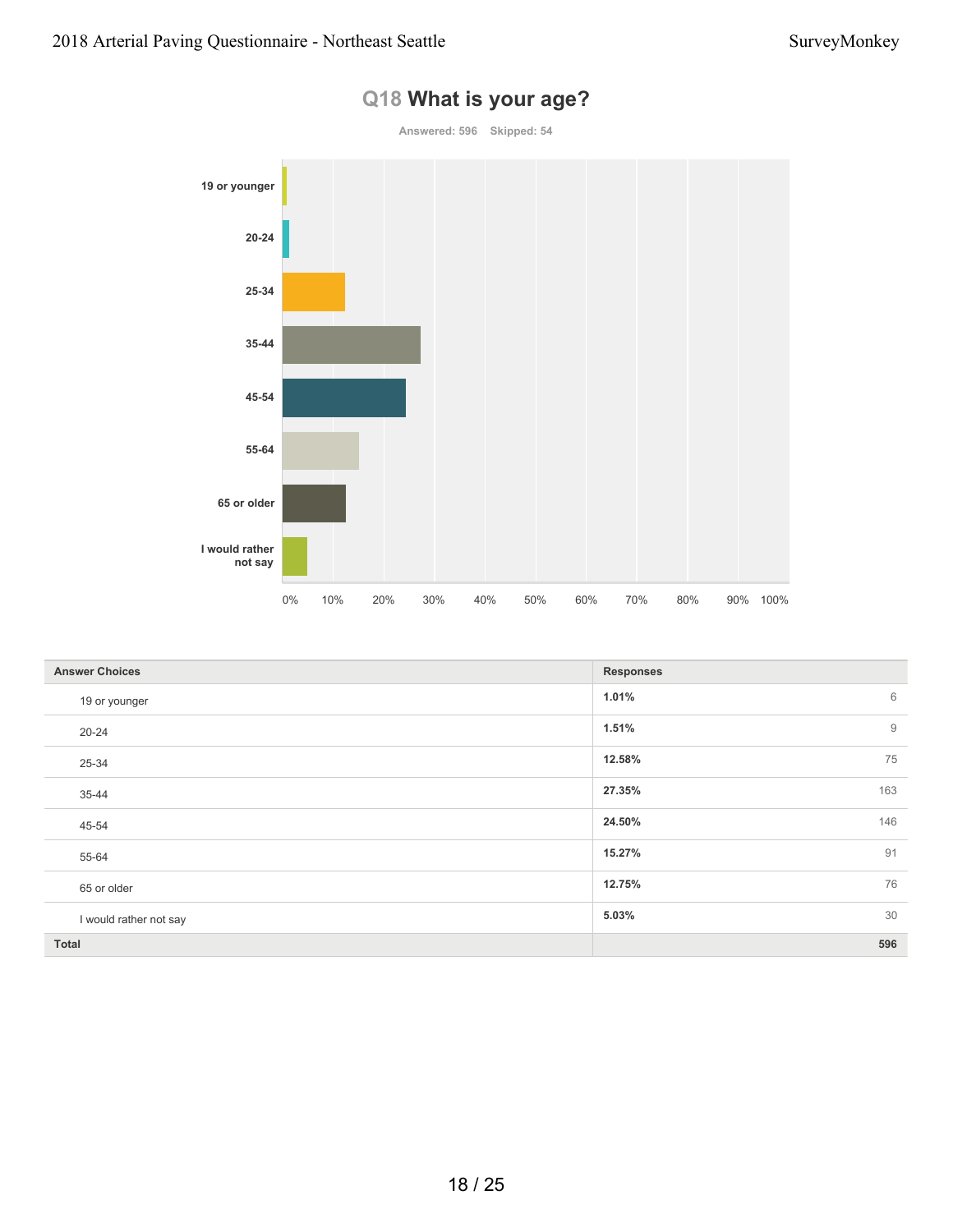![](_page_16_Figure_2.jpeg)

### **Q19 Do you have a disability? (Check all that apply)**

| <b>Answer Choices</b>         | <b>Responses</b>        |
|-------------------------------|-------------------------|
| Mobility                      | 29<br>5.23%             |
| Vision                        | 12<br>2.17%             |
| Hearing                       | 10<br>1.81%             |
| Cognitive                     | 0.72%<br>$\overline{4}$ |
| None                          | 496<br>89.53%           |
| Other (please specify)        | 16<br>2.89%             |
| <b>Total Respondents: 554</b> |                         |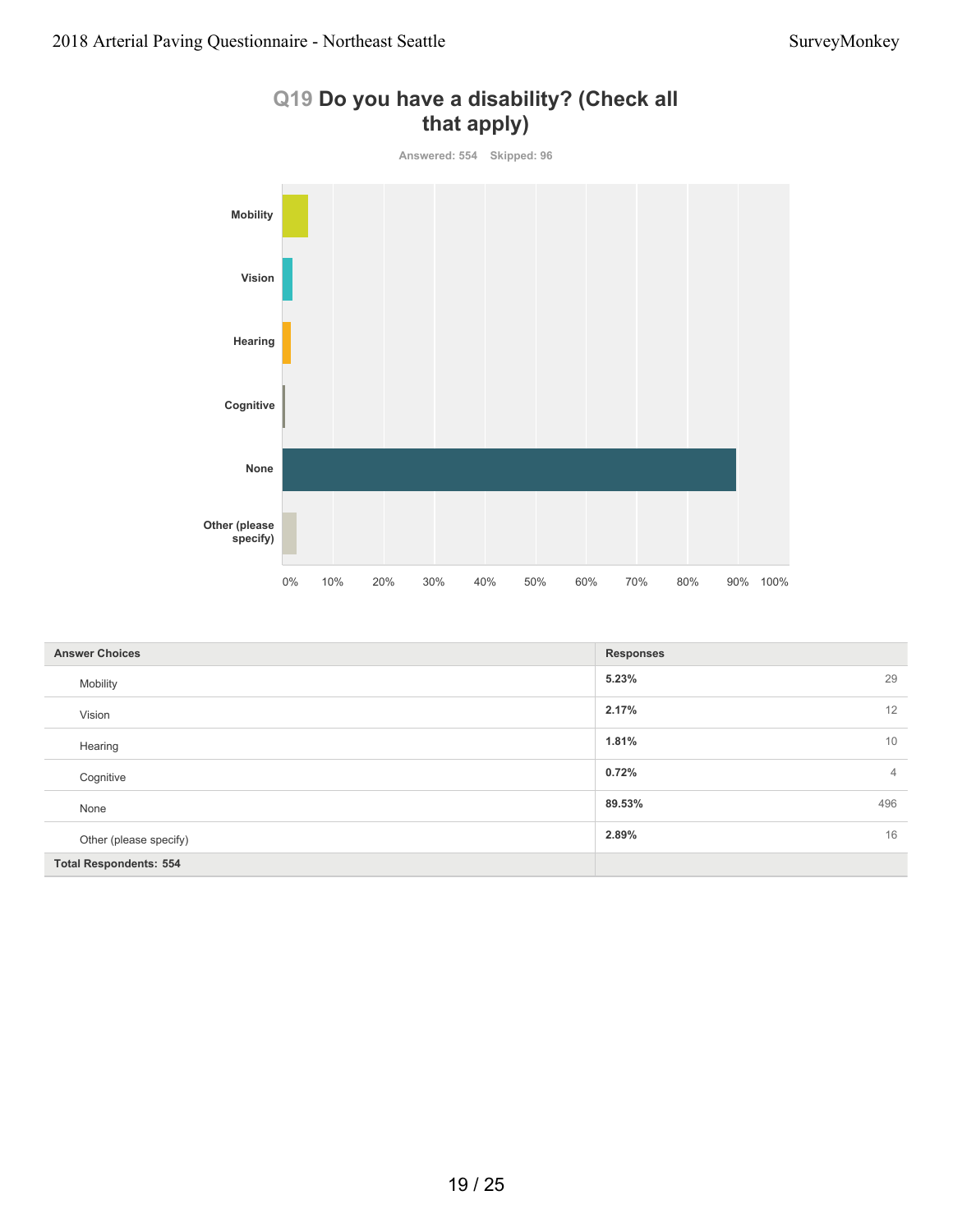![](_page_17_Figure_2.jpeg)

|  | Q20 What race/ethnicity best describes |  |
|--|----------------------------------------|--|
|  | you?                                   |  |

| <b>Answer Choices</b>            | <b>Responses</b>        |
|----------------------------------|-------------------------|
| American Indian or Alaska Native | 0.17%<br>$\overline{1}$ |
| Asian or Pacific Islander        | 26<br>4.52%             |
| <b>Black or African-American</b> | 0.70%<br>$\overline{4}$ |
| Hispanic or Latino               | $\overline{7}$<br>1.22% |
| White or Caucasian               | 74.61%<br>429           |
| Two or more races                | 18<br>3.13%             |
| I'd rather not say               | 75<br>13.04%            |
| Other (please specify)           | 15<br>2.61%             |
| <b>Total</b>                     | 575                     |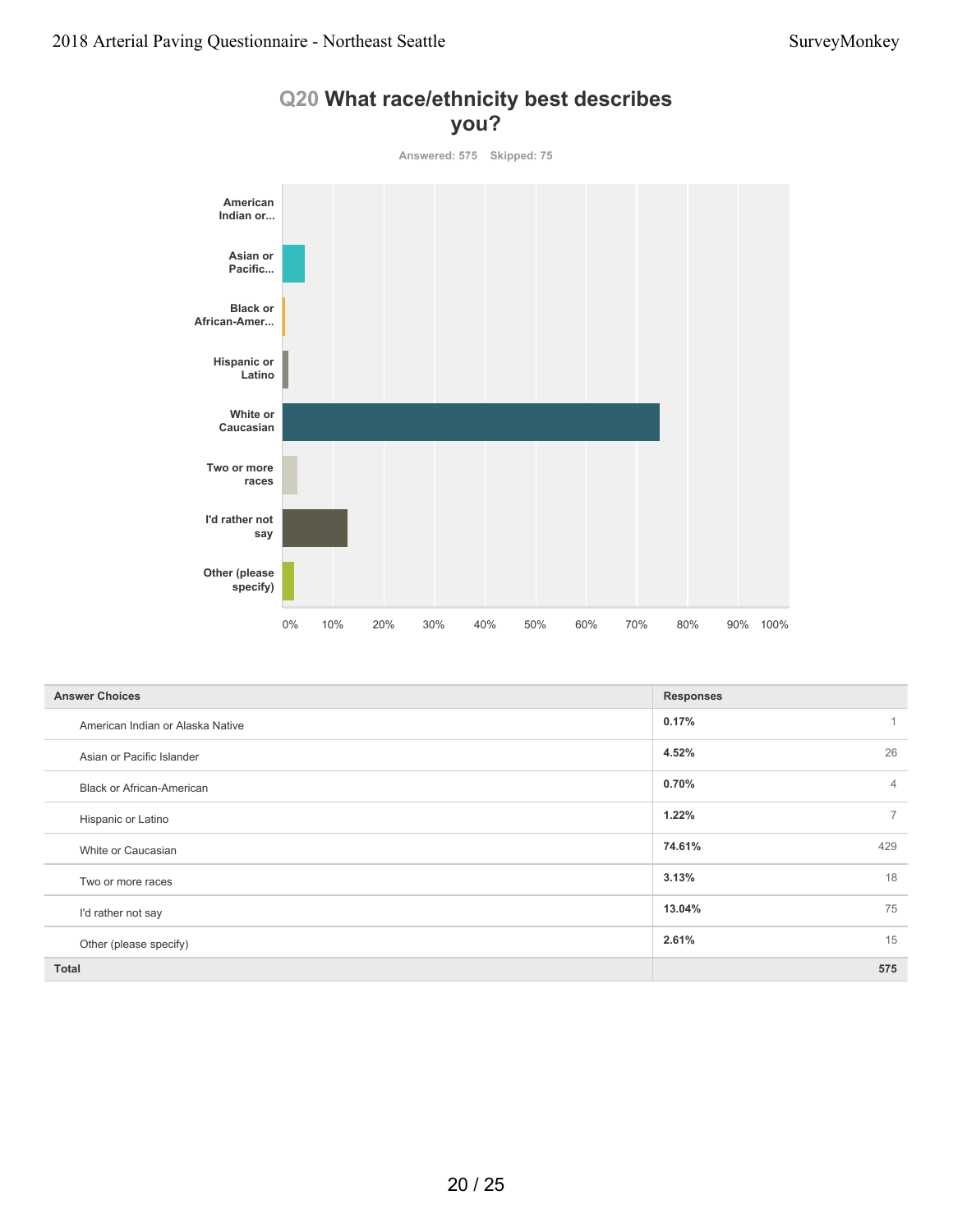![](_page_18_Figure_2.jpeg)

### **Q21 What gender do you identify with?**

| <b>Answer Choices</b>        | <b>Responses</b> |
|------------------------------|------------------|
| Male                         | 38.77%<br>226    |
| Female                       | 51.80%<br>302    |
| Transgender or genderqueer   | 0.86%<br>5       |
| I'd rather not say           | 7.20%<br>42      |
| Optional Self-Identification | 1.37%<br>8       |
| <b>Total</b>                 | 583              |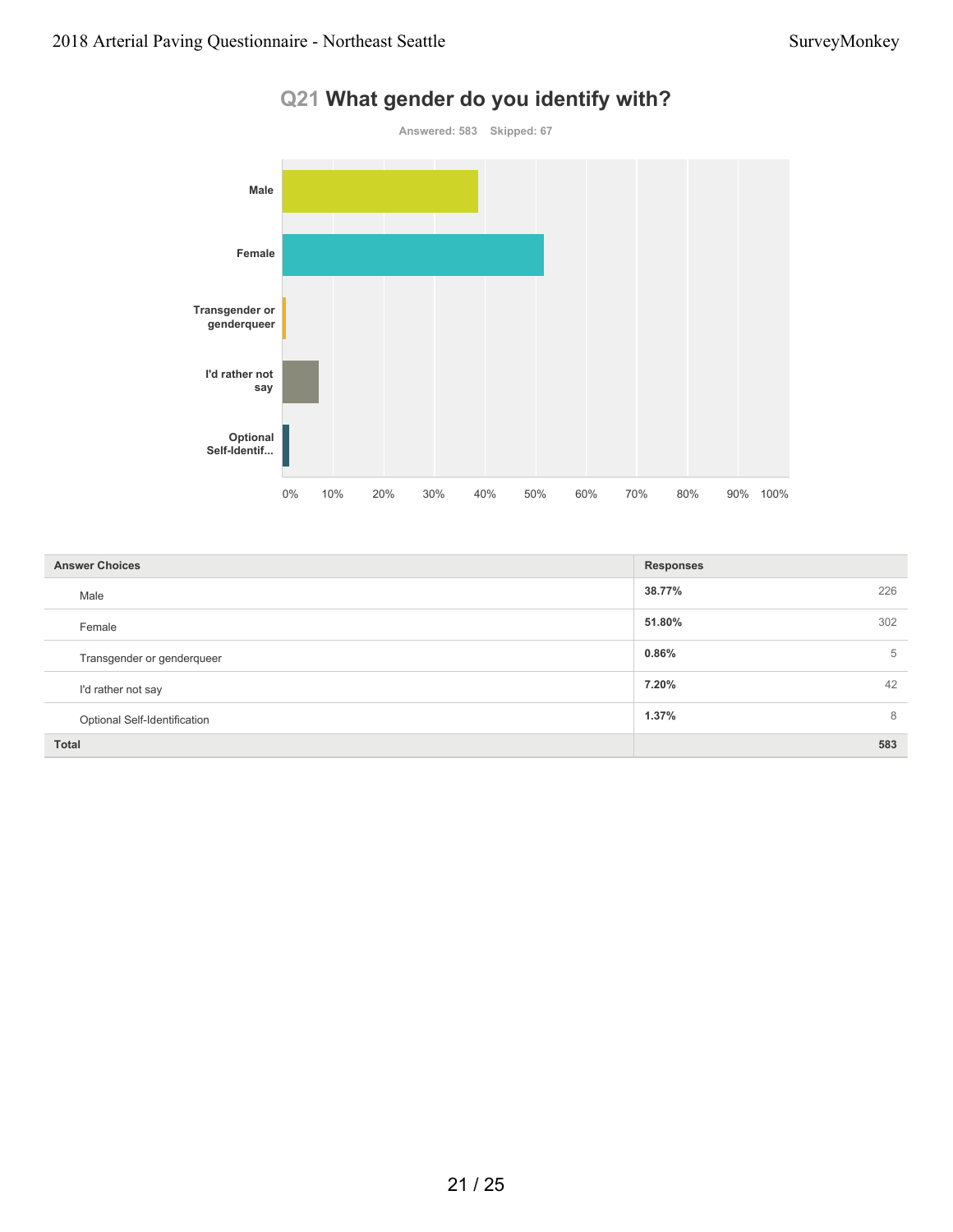![](_page_19_Figure_2.jpeg)

#### **Q22 What is your annual household income?**

| <b>Answer Choices</b> | <b>Responses</b>        |
|-----------------------|-------------------------|
| \$7,500 or less       | 5<br>0.88%              |
| \$7,501 to \$15,000   | 0.70%<br>$\overline{4}$ |
| \$15,001 to \$25,000  | 0.70%<br>$\overline{4}$ |
| \$25,001 to \$35,000  | 13<br>2.28%             |
| \$35,001 to \$55,000  | 32<br>5.61%             |
| \$55,001 to \$75,000  | 45<br>7.89%             |
| \$75,001 to \$100,000 | 55<br>9.65%             |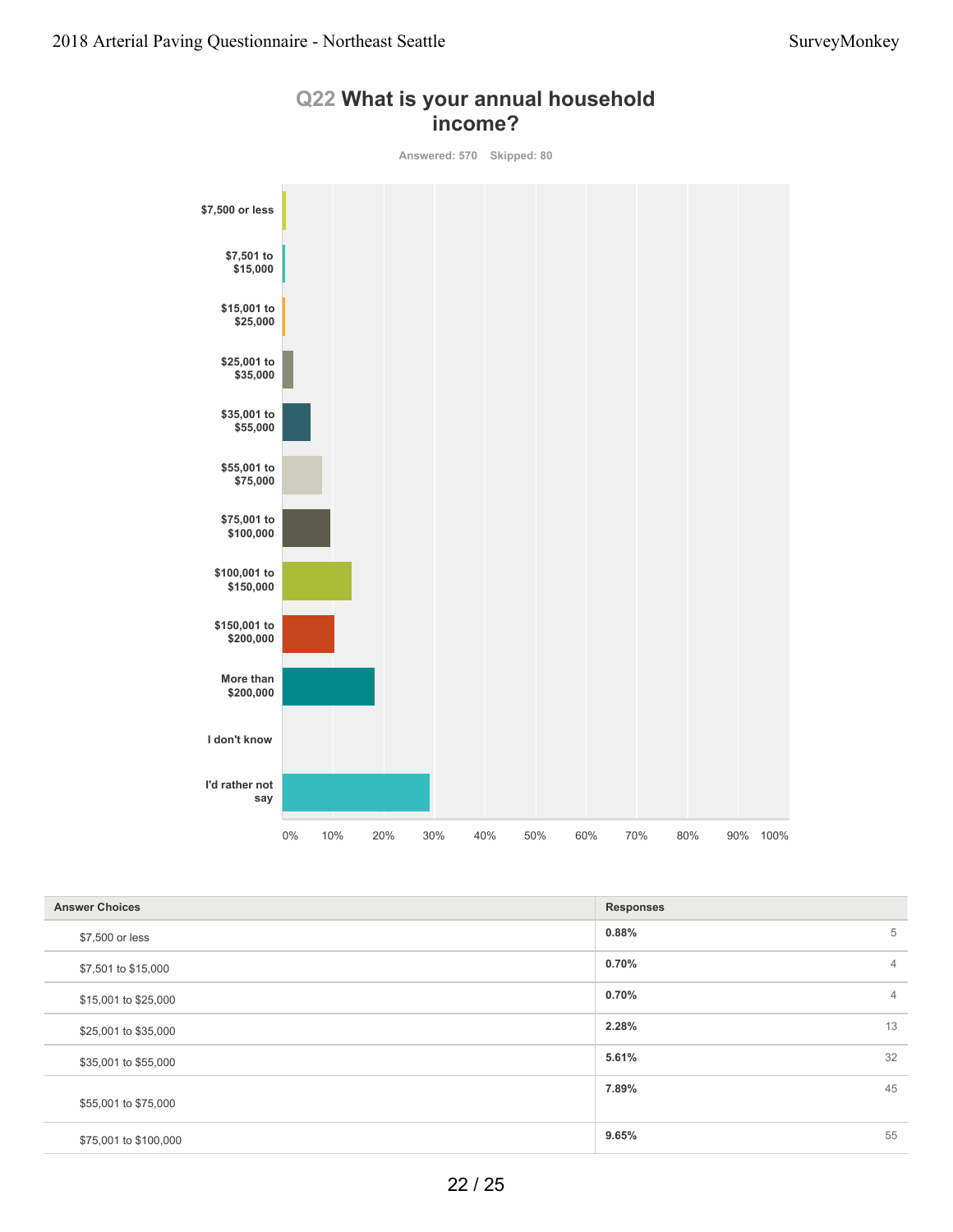#### 2018 Arterial Paving Questionnaire - Northeast Seattle SurveyMonkey SurveyMonkey

| \$100,001 to \$150,000 | 13.86% | 79  |
|------------------------|--------|-----|
| \$150,001 to \$200,000 | 10.53% | 60  |
| More than \$200,000    | 18.42% | 105 |
| I don't know           | 0.18%  |     |
| I'd rather not say     | 29.30% | 167 |
| <b>Total</b>           |        | 570 |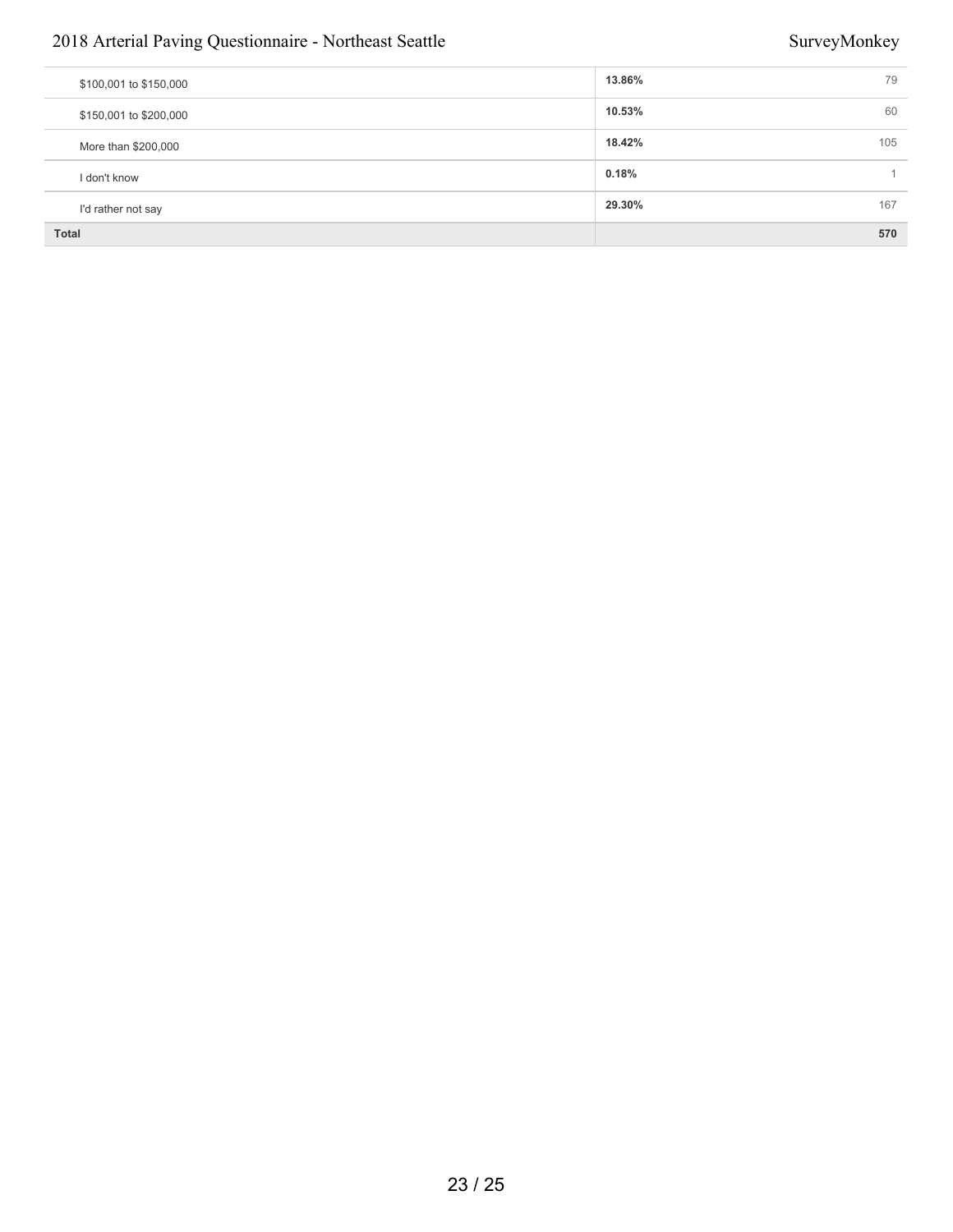![](_page_21_Figure_2.jpeg)

#### **Q23 How did you learn about this project? (Pick all that apply)**

| <b>Answer Choices</b>          | <b>Responses</b> |                |
|--------------------------------|------------------|----------------|
| My employer                    | 0.67%            | $\overline{4}$ |
| News media                     | 1.51%            | 9              |
| City of Seattle / SDOT website | 2.51%            | 15             |
| Twitter                        | 4.19%            | 25             |
| Nextdoor                       | 4.69%            | 28             |
| City of Seattle / SDOT email   | 6.87%            | 41             |
| Other (please specify)         | 7.37%            | 44             |